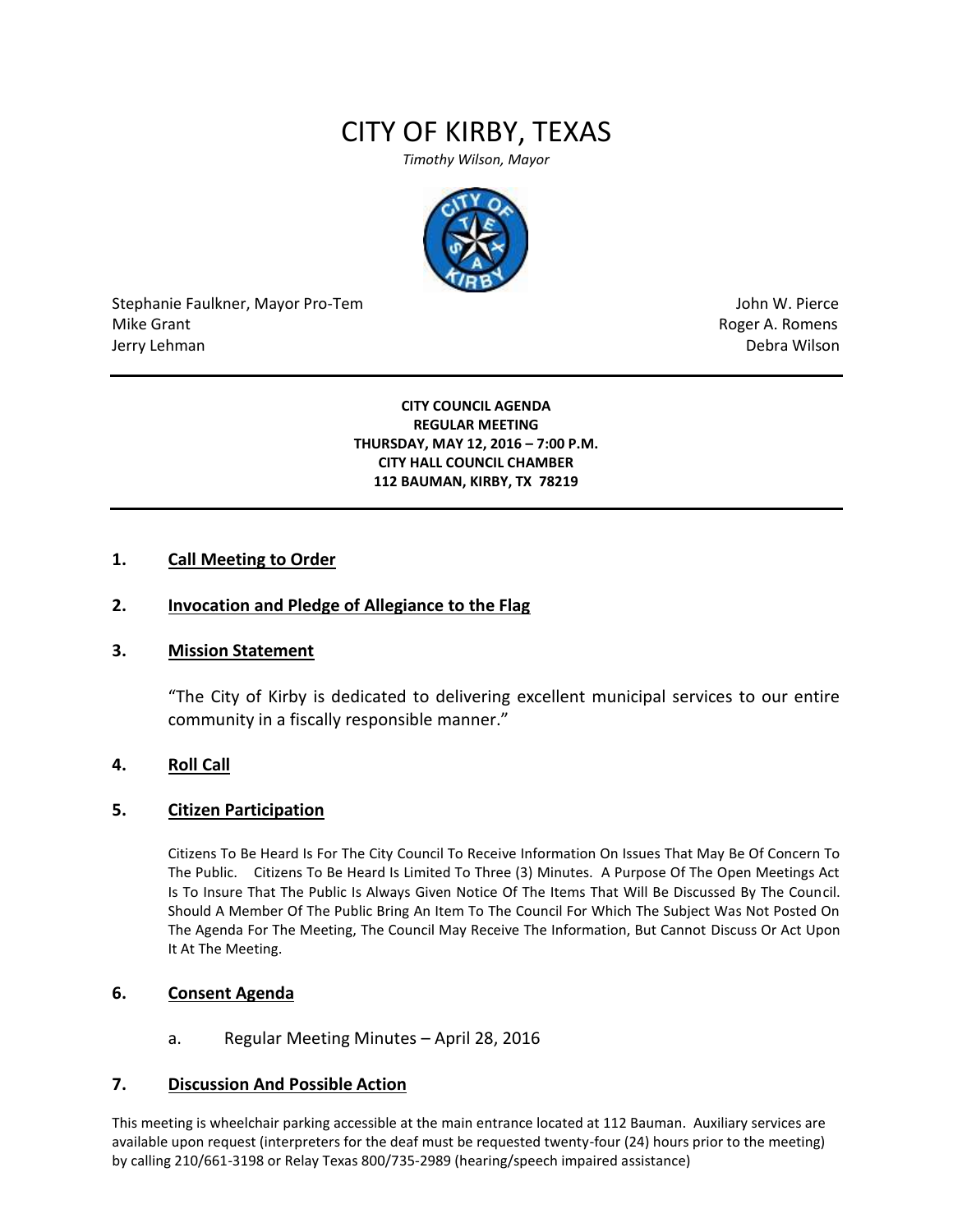- a. Discussion And Consideration Regarding Approval of Canvassing The General Election Returns And Declaring The Results Of The General Election Held May 7, 2016, For The Purpose Of Electing Three (3) Council Members To The City Of Kirby.
- b. Discussion And Consideration Of Resolution No. R-2016-672 Canvassing The Returns And Declaring The Results Of The General Election Held May 7, 2016
- c. Presentation Of Certificates Of Election To Newly Elected Officials
- d. Administration of Oath Of Office To Newly Elected Officials
- e. Discussion And Possible Action To Appoint A Mayor Pro-Tem For The Term May 2016 - May 2017
- f. Discussion And Possible Action To Consider The Statement, "In God We Trust" Being Placed On City Vehicles
- g. Discussion And Possible Action Of Entering Into An Agreement With Slow-Pitch Amateur Softball League, For The Use Of Land Owned By The City Of Kirby To Conduct Slow-Pitch Amateur Softball League Athletic Functions
- h. Discussion And Possible Action To Consider Ordinance No. O-2016-787 Repealing Ordinance No. 90-465 And Establishing A Program For Response And Recovery Phases Of Comprehensive Emergency Management; Acknowledging The Office Of Emergency Management Director; Authorizing The Appointment Of An Emergency Management Coordinator; And Providing For The Duties And Responsibilities Of Those Offices; Identifying An Operational Organization; Granting Necessary Powers To Cope With All Phases Of Emergency Management Which Threaten Life And Property In The City Of Kirby, Texas; Authorizing Cooperative And Mutual Aid Agreements For Relief Work Between This And Other Cities Or Counties And For Related Purposes; And Providing For Penalties For Any Violation Of This Ordinance. This Is The First Reading
- i. Discussion And Possible Action To Consider Resolution No. R-2016-673 Authorizing The Mayor Of the City Of Kirby To Sign An Agreement Between Bexar County and City Of Kirby Establishing An Emergency Management Program
- j. Discussion And Possible Action Regarding Upcoming Water Projects To Include Painting Of Water Towers And Water Lines Replacement
- k. Discussion And Possible Action To Consider Proposals From Ford Engineering For Replacement Of Water Lines On Cinderella, Coral Mist And Hickory Hill

This meeting is wheelchair parking accessible at the main entrance located at 112 Bauman. Auxiliary services are available upon request (interpreters for the deaf must be requested twenty-four (24) hours prior to the meeting) by calling 210/661-3198 or Relay Texas 800/735-2989 (hearing/speech impaired assistance)